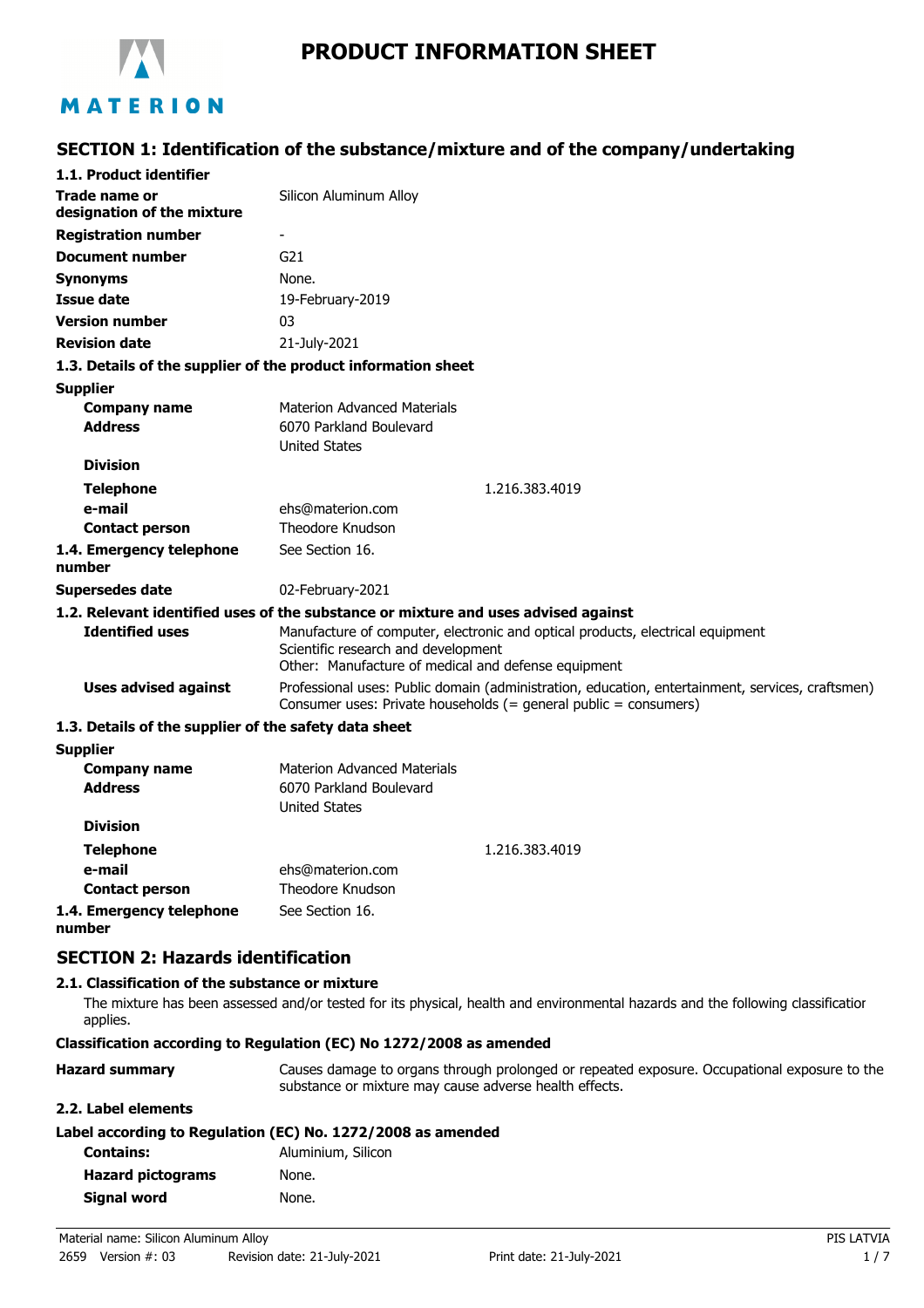| <b>Hazard statements</b>                 | The material as sold in solid form is generally not considered hazardous. However, if the process<br>involves grinding, melting, cutting or any other process that causes a release of dust or fumes,<br>hazardous levels of airborne particulate could be generated. |  |
|------------------------------------------|-----------------------------------------------------------------------------------------------------------------------------------------------------------------------------------------------------------------------------------------------------------------------|--|
| <b>Precautionary statements</b>          |                                                                                                                                                                                                                                                                       |  |
| <b>Prevention</b>                        | Observe good industrial hygiene practices.                                                                                                                                                                                                                            |  |
| <b>Response</b>                          |                                                                                                                                                                                                                                                                       |  |
| P314                                     | Get medical advice/attention if you feel unwell.                                                                                                                                                                                                                      |  |
| <b>Storage</b>                           | Store away from incompatible materials.                                                                                                                                                                                                                               |  |
| <b>Disposal</b>                          |                                                                                                                                                                                                                                                                       |  |
| P501                                     | Dispose of contents/container in accordance with local/regional/national/international regulations.                                                                                                                                                                   |  |
| <b>Supplemental label</b><br>information | For further information, please contact the Product Stewardship Department at $+1.800.862.4118$ .                                                                                                                                                                     |  |
| 2.3. Other hazards                       | Not a PBT or vPvB substance or mixture.                                                                                                                                                                                                                               |  |
|                                          |                                                                                                                                                                                                                                                                       |  |

# **SECTION 3: Composition/information on ingredients**

### **3.2. Mixtures**

#### **General information**

| <b>Chemical name</b> |                          | $\frac{0}{0}$ | No.                    | CAS-No. / EC REACH Registration No. Index No. |                          | <b>Notes</b> |
|----------------------|--------------------------|---------------|------------------------|-----------------------------------------------|--------------------------|--------------|
| Silicon              |                          | $75 - 90$     | 7440-21-3<br>231-130-8 |                                               | $\overline{\phantom{0}}$ |              |
|                      | <b>Classification: -</b> |               |                        |                                               |                          |              |
| Aluminium            |                          | $10 - 25$     | 7429-90-5<br>231-072-3 | 01-2119529243-45-0056 013-002-00-1            |                          |              |
|                      | <b>Classification: -</b> |               |                        |                                               |                          |              |

# **SECTION 4: First aid measures**

| General information                                                                      | If you feel unwell, seek medical advice (show the label where possible). Ensure that medical<br>personnel are aware of the material(s) involved, and take precautions to protect themselves. |
|------------------------------------------------------------------------------------------|----------------------------------------------------------------------------------------------------------------------------------------------------------------------------------------------|
| 4.1. Description of first aid measures                                                   |                                                                                                                                                                                              |
| <b>Inhalation</b>                                                                        | Move to fresh air. Call a physician if symptoms develop or persist.                                                                                                                          |
| <b>Skin contact</b>                                                                      | Wash off with soap and water. Get medical attention if irritation develops and persists.                                                                                                     |
| Eye contact                                                                              | Rinse with water. Get medical attention if irritation develops and persists.                                                                                                                 |
| <b>Ingestion</b>                                                                         | Rinse mouth. Get medical attention if symptoms occur.                                                                                                                                        |
| 4.2. Most important<br>symptoms and effects, both<br>acute and delayed                   | Under normal conditions of intended use, this material does not pose a risk to health.                                                                                                       |
| 4.3. Indication of any<br>immediate medical attention<br>and special treatment<br>needed | Not available.                                                                                                                                                                               |
|                                                                                          |                                                                                                                                                                                              |

# **SECTION 5: Firefighting measures**

| <b>General fire hazards</b>                                                                | No unusual fire or explosion hazards noted.                                                |
|--------------------------------------------------------------------------------------------|--------------------------------------------------------------------------------------------|
| 5.1. Extinguishing media<br>Suitable extinguishing<br>media                                | Powder. Dry sand.                                                                          |
| Unsuitable extinguishing<br>media                                                          | Carbon dioxide (CO2).                                                                      |
| 5.2. Special hazards arising<br>from the substance or<br>mixture                           | Non-combustible, substance itself does not burn.                                           |
| 5.3. Advice for firefighters<br><b>Special protective</b><br>equipment for<br>firefighters | Wear suitable protective equipment.                                                        |
| <b>Special firefighting</b><br>procedures                                                  | Move containers from fire area if you can do so without risk.                              |
| <b>Specific methods</b>                                                                    | Use standard firefighting procedures and consider the hazards of other involved materials. |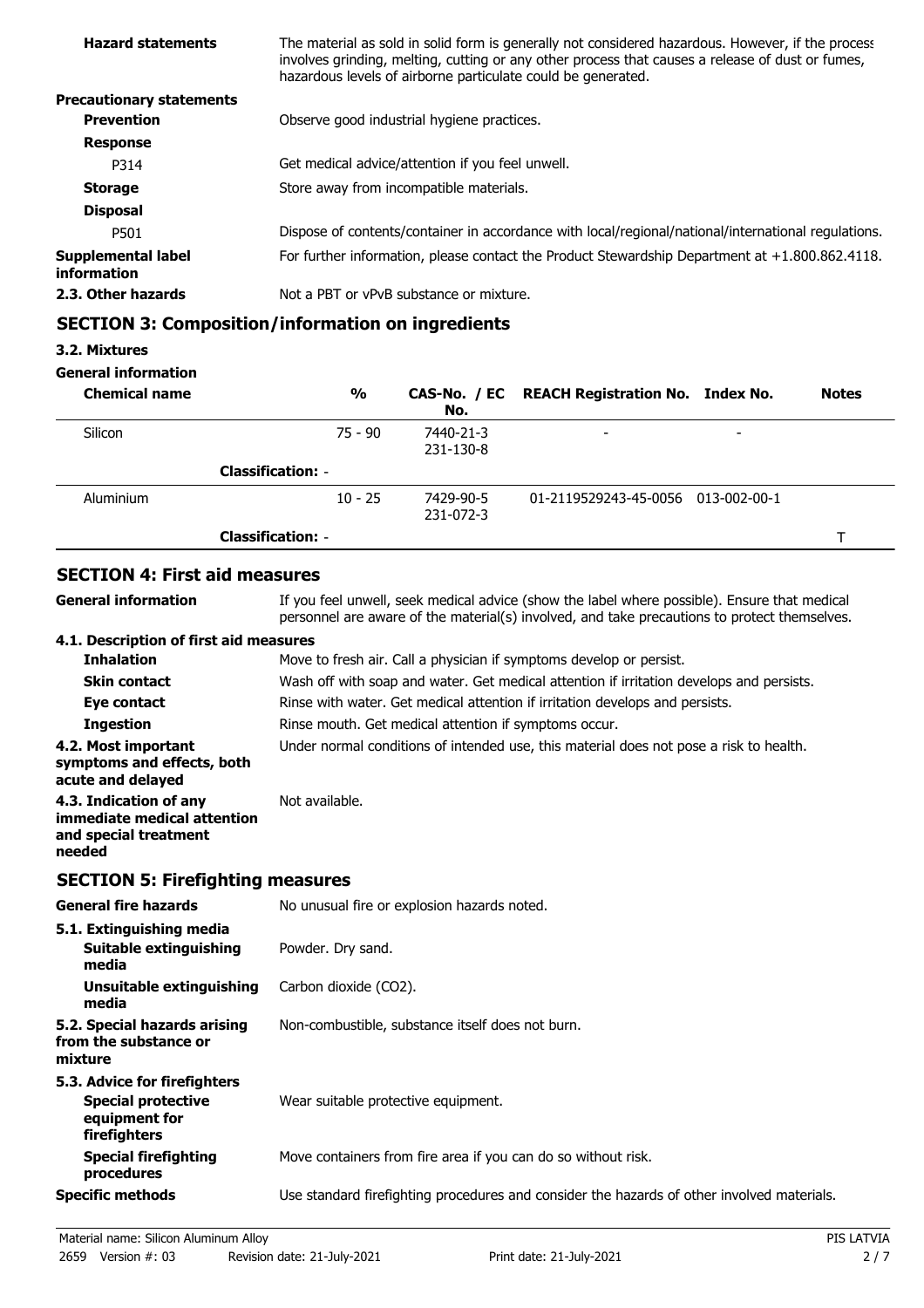### **SECTION 6: Accidental release measures**

|                                                              | 6.1. Personal precautions, protective equipment and emergency procedures                           |
|--------------------------------------------------------------|----------------------------------------------------------------------------------------------------|
| For non-emergency<br>personnel                               | Keep unnecessary personnel away. For personal protection, see section 8 of the PIS.                |
| For emergency<br>responders                                  | Keep unnecessary personnel away. Use personal protection recommended in Section 8 of the PIS.      |
| 6.2. Environmental<br>precautions                            | No special environmental precautions required.                                                     |
| 6.3. Methods and material for<br>containment and cleaning up | Stop the flow of material, if this is without risk. For waste disposal, see section 13 of the PIS. |
| 6.4. Reference to other<br>sections                          | For personal protection, see section 8 of the PIS. For waste disposal, see section 13 of the PIS.  |
| SECTION 7: Handling and storage                              |                                                                                                    |

### **SECTION 7: Handling and storage**

| 7.1. Precautions for safe<br>handling                                          | Observe good industrial hygiene practices.                          |
|--------------------------------------------------------------------------------|---------------------------------------------------------------------|
| 7.2. Conditions for safe<br>storage, including any<br><i>incompatibilities</i> | Store away from incompatible materials (see Section 10 of the PIS). |
| 7.3. Specific end use(s)                                                       | Not available.                                                      |

### **SECTION 8: Exposure controls/personal protection**

#### **8.1. Control parameters**

#### **Occupational exposure limits**

| 8.1. Control parameters                                                                                                            |                                                                                                                                                                                                                                                                                                                                                                    |                                                                                                                                                                                                                                                                                                   |  |  |
|------------------------------------------------------------------------------------------------------------------------------------|--------------------------------------------------------------------------------------------------------------------------------------------------------------------------------------------------------------------------------------------------------------------------------------------------------------------------------------------------------------------|---------------------------------------------------------------------------------------------------------------------------------------------------------------------------------------------------------------------------------------------------------------------------------------------------|--|--|
| <b>Occupational exposure limits</b><br>Latvia. OELs. Occupational exposure limit values of chemical substances in work environment |                                                                                                                                                                                                                                                                                                                                                                    |                                                                                                                                                                                                                                                                                                   |  |  |
| <b>Components</b>                                                                                                                  | <b>Type</b>                                                                                                                                                                                                                                                                                                                                                        | <b>Value</b>                                                                                                                                                                                                                                                                                      |  |  |
| Aluminium (CAS 7429-90-5)                                                                                                          | <b>TWA</b>                                                                                                                                                                                                                                                                                                                                                         | $2$ mg/m $3$                                                                                                                                                                                                                                                                                      |  |  |
| <b>Biological limit values</b>                                                                                                     | No biological exposure limits noted for the ingredient(s).                                                                                                                                                                                                                                                                                                         |                                                                                                                                                                                                                                                                                                   |  |  |
| <b>Recommended monitoring</b><br>procedures                                                                                        | Follow standard monitoring procedures.                                                                                                                                                                                                                                                                                                                             |                                                                                                                                                                                                                                                                                                   |  |  |
| <b>Derived no effect levels</b><br>(DNELs)                                                                                         | Not available.                                                                                                                                                                                                                                                                                                                                                     |                                                                                                                                                                                                                                                                                                   |  |  |
| <b>Predicted no effect</b><br>concentrations (PNECs)                                                                               | Not available.                                                                                                                                                                                                                                                                                                                                                     |                                                                                                                                                                                                                                                                                                   |  |  |
| 8.2. Exposure controls                                                                                                             |                                                                                                                                                                                                                                                                                                                                                                    |                                                                                                                                                                                                                                                                                                   |  |  |
| <b>Appropriate engineering</b><br><b>controls</b>                                                                                  | Good general ventilation should be used. Ventilation rates should be matched to conditions. If<br>applicable, use process enclosures, local exhaust ventilation, or other engineering controls to<br>maintain airborne levels below recommended exposure limits. If exposure limits have not been<br>established, maintain airborne levels to an acceptable level. |                                                                                                                                                                                                                                                                                                   |  |  |
|                                                                                                                                    | Individual protection measures, such as personal protective equipment                                                                                                                                                                                                                                                                                              |                                                                                                                                                                                                                                                                                                   |  |  |
| <b>General information</b>                                                                                                         | Not available.                                                                                                                                                                                                                                                                                                                                                     |                                                                                                                                                                                                                                                                                                   |  |  |
| <b>Eye/face protection</b>                                                                                                         | If contact is likely, safety glasses with side shields are recommended.                                                                                                                                                                                                                                                                                            |                                                                                                                                                                                                                                                                                                   |  |  |
| <b>Skin protection</b>                                                                                                             |                                                                                                                                                                                                                                                                                                                                                                    |                                                                                                                                                                                                                                                                                                   |  |  |
| - Hand protection                                                                                                                  | Wear gloves to prevent metal cuts and skin abrasions during handling.                                                                                                                                                                                                                                                                                              |                                                                                                                                                                                                                                                                                                   |  |  |
| - Other                                                                                                                            | Wear suitable protective clothing.                                                                                                                                                                                                                                                                                                                                 |                                                                                                                                                                                                                                                                                                   |  |  |
| <b>Respiratory protection</b>                                                                                                      | In case of insufficient ventilation, wear suitable respiratory equipment.                                                                                                                                                                                                                                                                                          |                                                                                                                                                                                                                                                                                                   |  |  |
| <b>Thermal hazards</b>                                                                                                             | Wear appropriate thermal protective clothing, when necessary.                                                                                                                                                                                                                                                                                                      |                                                                                                                                                                                                                                                                                                   |  |  |
| <b>Hygiene measures</b>                                                                                                            | remove contaminants.                                                                                                                                                                                                                                                                                                                                               | Always observe good personal hygiene measures, such as washing after handling the material and<br>before eating, drinking, and/or smoking. Routinely wash work clothing and protective equipment to                                                                                               |  |  |
| <b>Environmental exposure</b><br>controls                                                                                          | established, maintain airborne levels to an acceptable level.                                                                                                                                                                                                                                                                                                      | Good general ventilation should be used. Ventilation rates should be matched to conditions. If<br>applicable, use process enclosures, local exhaust ventilation, or other engineering controls to<br>maintain airborne levels below recommended exposure limits. If exposure limits have not been |  |  |

# **SECTION 9: Physical and chemical properties**

### **9.1. Information on basic physical and chemical properties**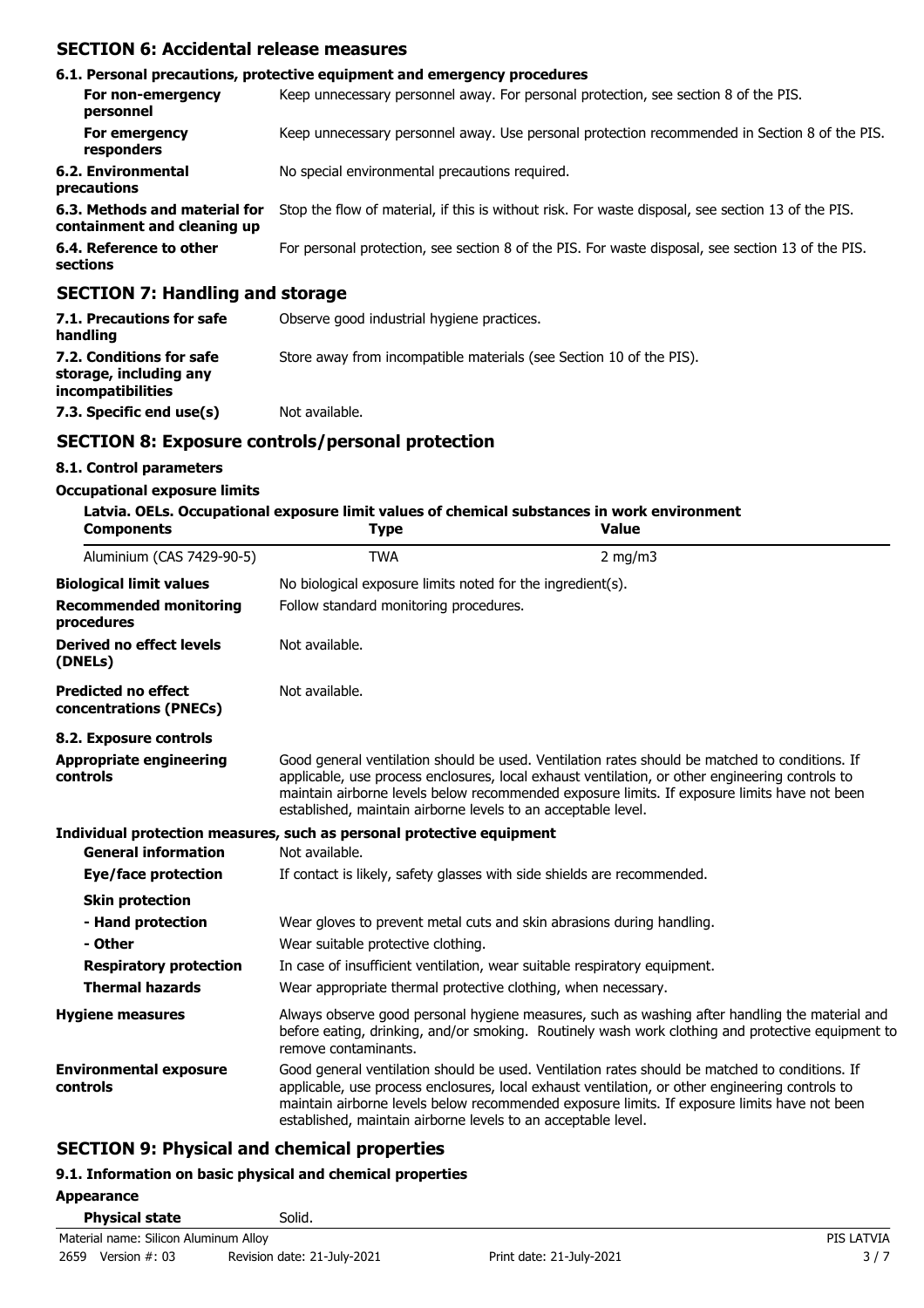| Form                                                | Particulate.                                               |  |  |
|-----------------------------------------------------|------------------------------------------------------------|--|--|
| Colour                                              | Grey.                                                      |  |  |
| Odour                                               | None.                                                      |  |  |
| <b>Odour threshold</b>                              | Not applicable.                                            |  |  |
| рH                                                  | Not applicable.                                            |  |  |
| <b>Melting point/freezing point</b>                 | 580 - 1360 °C (1076 - 2480 °F) estimated / Not applicable. |  |  |
| <b>Initial boiling point and</b><br>boiling range   | Not applicable.                                            |  |  |
| <b>Flash point</b>                                  | Not applicable.                                            |  |  |
| <b>Evaporation rate</b>                             | Not applicable.                                            |  |  |
| <b>Flammability (solid, gas)</b>                    | None known.                                                |  |  |
| <b>Upper/lower flammability or explosive limits</b> |                                                            |  |  |
| <b>Explosive limit - lower (</b><br>%)              | Not applicable.                                            |  |  |
| <b>Explosive limit - lower (</b><br>%) temperature  | Not applicable.                                            |  |  |
| <b>Explosive limit - upper</b><br>(9/6)             | Not applicable.                                            |  |  |
| <b>Explosive limit - upper (</b><br>%) temperature  | Not applicable.                                            |  |  |
| <b>Vapour pressure</b>                              | Not applicable.                                            |  |  |
| <b>Vapour density</b>                               | Not applicable.                                            |  |  |
| <b>Relative density</b>                             | Not applicable.                                            |  |  |
| Solubility(ies)                                     |                                                            |  |  |
| <b>Solubility (water)</b>                           | Insoluble.                                                 |  |  |
| <b>Partition coefficient</b><br>(n-octanol/water)   | Not applicable.                                            |  |  |
| <b>Auto-ignition temperature</b>                    | Not applicable.                                            |  |  |
| <b>Decomposition temperature</b>                    | Not applicable.                                            |  |  |
| <b>Viscosity</b>                                    | Not applicable.                                            |  |  |
| <b>Explosive properties</b>                         | Not explosive.                                             |  |  |
| <b>Oxidising properties</b>                         | Not oxidising.                                             |  |  |
| 9.2. Other information                              |                                                            |  |  |
| <b>Bulk density</b>                                 | Not applicble.                                             |  |  |
| <b>Density</b>                                      | 2,31 - 2,36 g/cm3                                          |  |  |
| CECTION 10. Ctability and reactivity                |                                                            |  |  |

### **SECTION 10: Stability and reactivity**

| 10.1. Reactivity                            | The product is stable and non-reactive under normal conditions of use, storage and transport. |
|---------------------------------------------|-----------------------------------------------------------------------------------------------|
| 10.2. Chemical stability                    | Material is stable under normal conditions.                                                   |
| 10.3. Possibility of hazardous<br>reactions | No dangerous reaction known under conditions of normal use.                                   |
| 10.4. Conditions to avoid                   | Contact with incompatible materials.                                                          |
| 10.5. Incompatible materials                | Acids. Alkalies.                                                                              |
| 10.6. Hazardous<br>decomposition products   | No hazardous decomposition products are known.                                                |
|                                             |                                                                                               |

# **SECTION 11: Toxicological information**

| <b>General information</b>               | The products are classified as articles and, as such, do not present a physical or health hazard ir<br>the present form. If the products are processed or handled in ways that generate particles (dust,<br>fume, particles and/or powder), a potential health hazard could exist and risk management<br>measures must be taken to minimize risk. |
|------------------------------------------|---------------------------------------------------------------------------------------------------------------------------------------------------------------------------------------------------------------------------------------------------------------------------------------------------------------------------------------------------|
| Information on likely routes of exposure |                                                                                                                                                                                                                                                                                                                                                   |
| <b>Inhalation</b>                        | No adverse effects due to inhalation are expected.                                                                                                                                                                                                                                                                                                |
| <b>Skin contact</b>                      | Not likely, due to the form of the product.                                                                                                                                                                                                                                                                                                       |
| Eye contact                              | Not likely, due to the form of the product.                                                                                                                                                                                                                                                                                                       |
| <b>Ingestion</b>                         | Expected to be a low ingestion hazard.                                                                                                                                                                                                                                                                                                            |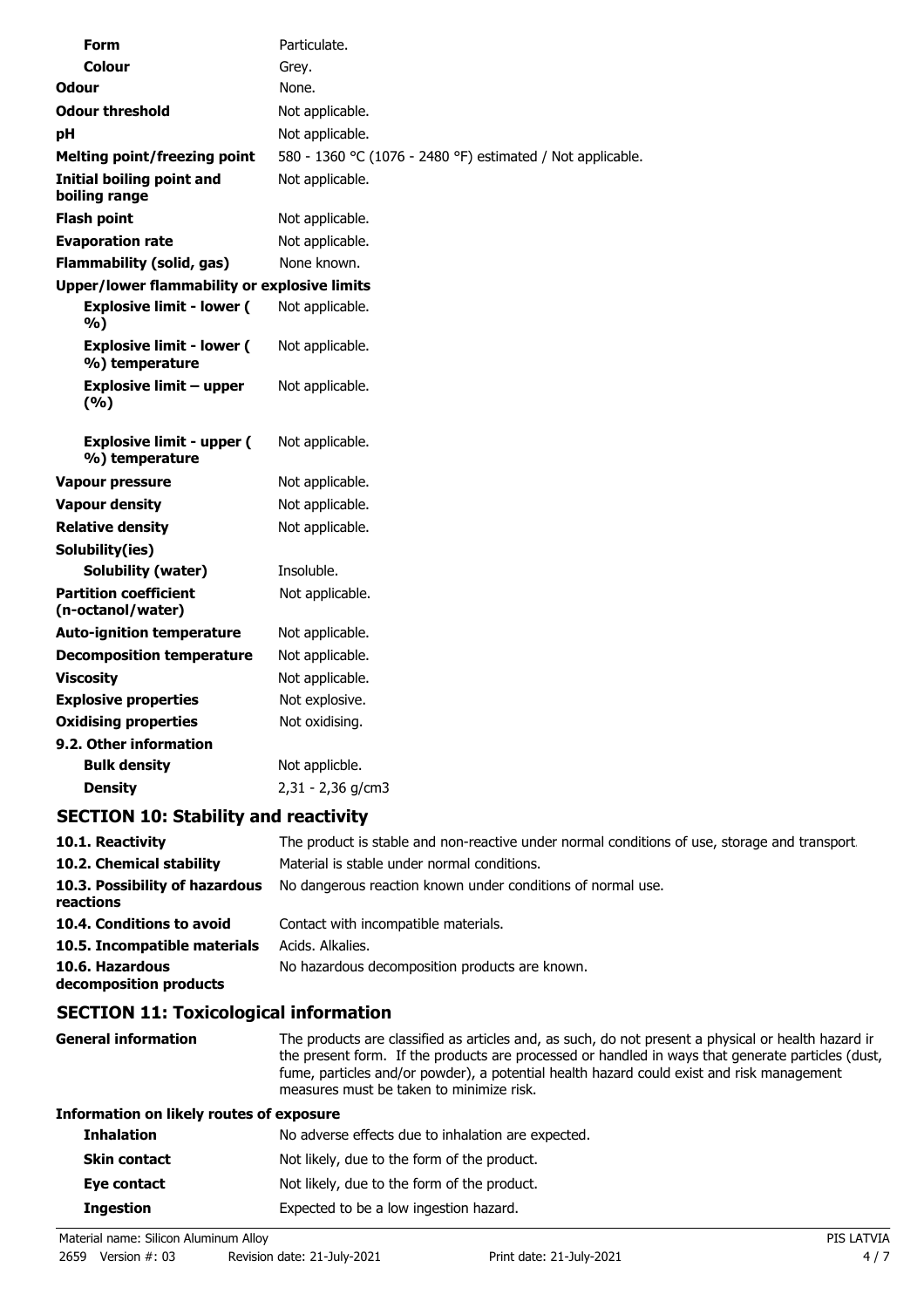| <b>Symptoms</b>                                       | None known.                                       |  |
|-------------------------------------------------------|---------------------------------------------------|--|
| 11.1. Information on toxicological effects            |                                                   |  |
| <b>Acute toxicity</b>                                 | None known.                                       |  |
| <b>Skin corrosion/irritation</b>                      | Not likely, due to the form of the product.       |  |
| Serious eye damage/eye<br>irritation                  | None known.                                       |  |
| <b>Respiratory sensitisation</b>                      | Not a respiratory sensitizer.                     |  |
| <b>Skin sensitisation</b>                             | Not a skin sensitiser.                            |  |
| Germ cell mutagenicity                                | Not classified.                                   |  |
| <b>Carcinogenicity</b>                                | Not classifiable as to carcinogenicity to humans. |  |
| <b>Reproductive toxicity</b>                          | Not classified.                                   |  |
| Specific target organ toxicity<br>- single exposure   | Not classified.                                   |  |
| Specific target organ toxicity<br>- repeated exposure | Not classified.                                   |  |
| <b>Aspiration hazard</b>                              | Not an aspiration hazard.                         |  |
| Mixture versus substance<br>information               | No information available.                         |  |
| <b>Other information</b>                              | Not available.                                    |  |

## **SECTION 12: Ecological information**

**12.1. Toxicity** Based on available data, the classification criteria are not met for hazardous to the aquatic environment.

| Product                                                   | <b>Species</b>                          | <b>Test Results</b>                                                                                                                                                                        |
|-----------------------------------------------------------|-----------------------------------------|--------------------------------------------------------------------------------------------------------------------------------------------------------------------------------------------|
| Silicon Aluminum Alloy                                    |                                         |                                                                                                                                                                                            |
| Aquatic                                                   |                                         |                                                                                                                                                                                            |
| Acute                                                     |                                         |                                                                                                                                                                                            |
| <b>Fish</b>                                               | LC50<br>Fish                            | 1,24 mg/l, 96 hours estimated                                                                                                                                                              |
| 12.2. Persistence and<br>degradability                    |                                         | No data is available on the degradability of any ingredients in the mixture.                                                                                                               |
| 12.3. Bioaccumulative<br>potential                        | No data available.                      |                                                                                                                                                                                            |
| <b>Partition coefficient</b><br>n-octanol/water (log Kow) | Not available.                          |                                                                                                                                                                                            |
| <b>Bioconcentration factor (BCF)</b>                      | Not available.                          |                                                                                                                                                                                            |
| 12.4. Mobility in soil                                    | No data available.                      |                                                                                                                                                                                            |
| 12.5. Results of PBT and<br>vPvB assessment               | Not a PBT or vPvB substance or mixture. |                                                                                                                                                                                            |
| 12.6. Other adverse effects                               |                                         | No other adverse environmental effects (e.g. ozone depletion, photochemical ozone creation<br>potential, endocrine disruption, global warming potential) are expected from this component. |

## **SECTION 13: Disposal considerations**

### **13.1. Waste treatment methods**

| <b>Residual waste</b>                  | Dispose of in accordance with local regulations. Empty containers or liners may retain some product<br>residues. This material and its container must be disposed of in a safe manner (see: Disposal<br>instructions). |
|----------------------------------------|------------------------------------------------------------------------------------------------------------------------------------------------------------------------------------------------------------------------|
| <b>Contaminated packaging</b>          | Since emptied containers may retain product residue, follow label warnings even after container is<br>emptied. Empty containers should be taken to an approved waste handling site for recycling or<br>disposal.       |
| EU waste code                          | The Waste code should be assigned in discussion between the user, the producer and the waste<br>disposal company.                                                                                                      |
| <b>Disposal</b><br>methods/information | Collect and reclaim or dispose in sealed containers at licensed waste disposal site. Dispose of<br>contents/container in accordance with local/regional/national/international regulations.                            |
| <b>Special precautions</b>             | Dispose in accordance with all applicable regulations.                                                                                                                                                                 |

# **SECTION 14: Transport information**

**ADR**

14.1. - 14.6.: Not regulated as dangerous goods.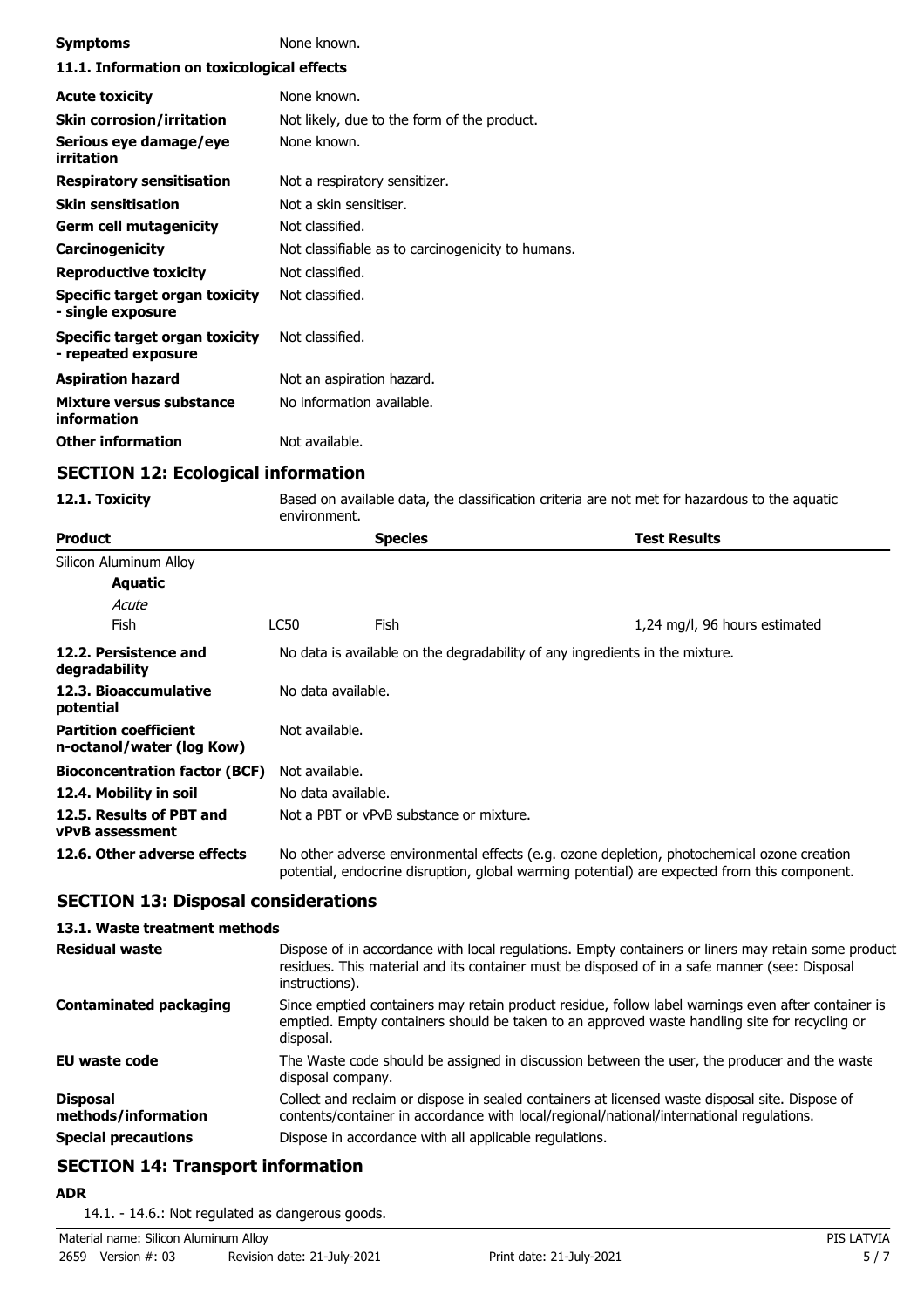## **RID**

14.1. - 14.6.: Not regulated as dangerous goods. **ADN**

14.1. - 14.6.: Not regulated as dangerous goods.

## **IATA**

14.1. - 14.6.: Not regulated as dangerous goods.

### **IMDG**

14.1. - 14.6.: Not regulated as dangerous goods.

## **SECTION 15: Regulatory information**

### **15.1. Safety, health and environmental regulations/legislation specific for the substance or mixture**

### **EU regulations**

**Regulation (EC) No. 1005/2009 on substances that deplete the ozone layer, Annex I and II, as amended** Not listed.

**Regulation (EU) 2019/1021 On persistent organic pollutants (recast), as amended**

Not listed.

**Regulation (EU) No. 649/2012 concerning the export and import of dangerous chemicals, Annex I, Part 1 as amended**

Not listed.

**Regulation (EU) No. 649/2012 concerning the export and import of dangerous chemicals, Annex I, Part 2 as amended**

Not listed.

**Regulation (EU) No. 649/2012 concerning the export and import of dangerous chemicals, Annex I, Part 3 as amended**

Not listed.

- **Regulation (EU) No. 649/2012 concerning the export and import of dangerous chemicals, Annex V as amended** Not listed.
- **Regulation (EC) No. 166/2006 Annex II Pollutant Release and Transfer Registry, as amended** Aluminium (CAS 7429-90-5)

**Regulation (EC) No. 1907/2006, REACH Article 59(10) Candidate List as currently published by ECHA** Not listed.

#### **Authorisations**

**Regulation (EC) No. 1907/2006, REACH Annex XIV Substances subject to authorization, as amended** Not listed.

### **Restrictions on use**

**Regulation (EC) No. 1907/2006, REACH Annex XVII Substances subject to restriction on marketing and use as amended**

Not listed.

**Directive 2004/37/EC: on the protection of workers from the risks related to exposure to carcinogens and mutagens at work, as amended.**

Not listed.

### **Other EU regulations**

### **Directive 2012/18/EU on major accident hazards involving dangerous substances, as amended**

Aluminium (CAS 7429-90-5)

| <b>Other regulations</b>    | The product is classified and labelled in accordance with Regulation (EC) 1272/2008 (CLP<br>Regulation) as amended. |
|-----------------------------|---------------------------------------------------------------------------------------------------------------------|
| <b>National regulations</b> | Follow national regulation for work with chemical agents in accordance with Directive 98/24/EC, as<br>amended.      |
| 15.2. Chemical safety       | No Chemical Safety Assessment has been carried out.                                                                 |

**assessment**

## **SECTION 16: Other information**

| <b>List of abbreviations</b>                                                           | Not available.                                                                                                                             |
|----------------------------------------------------------------------------------------|--------------------------------------------------------------------------------------------------------------------------------------------|
| <b>References</b>                                                                      | Not available.                                                                                                                             |
| <b>Information on evaluation</b><br>method leading to the<br>classification of mixture | The classification for health and environmental hazards is derived by a combination of calculatior<br>methods and test data, if available. |